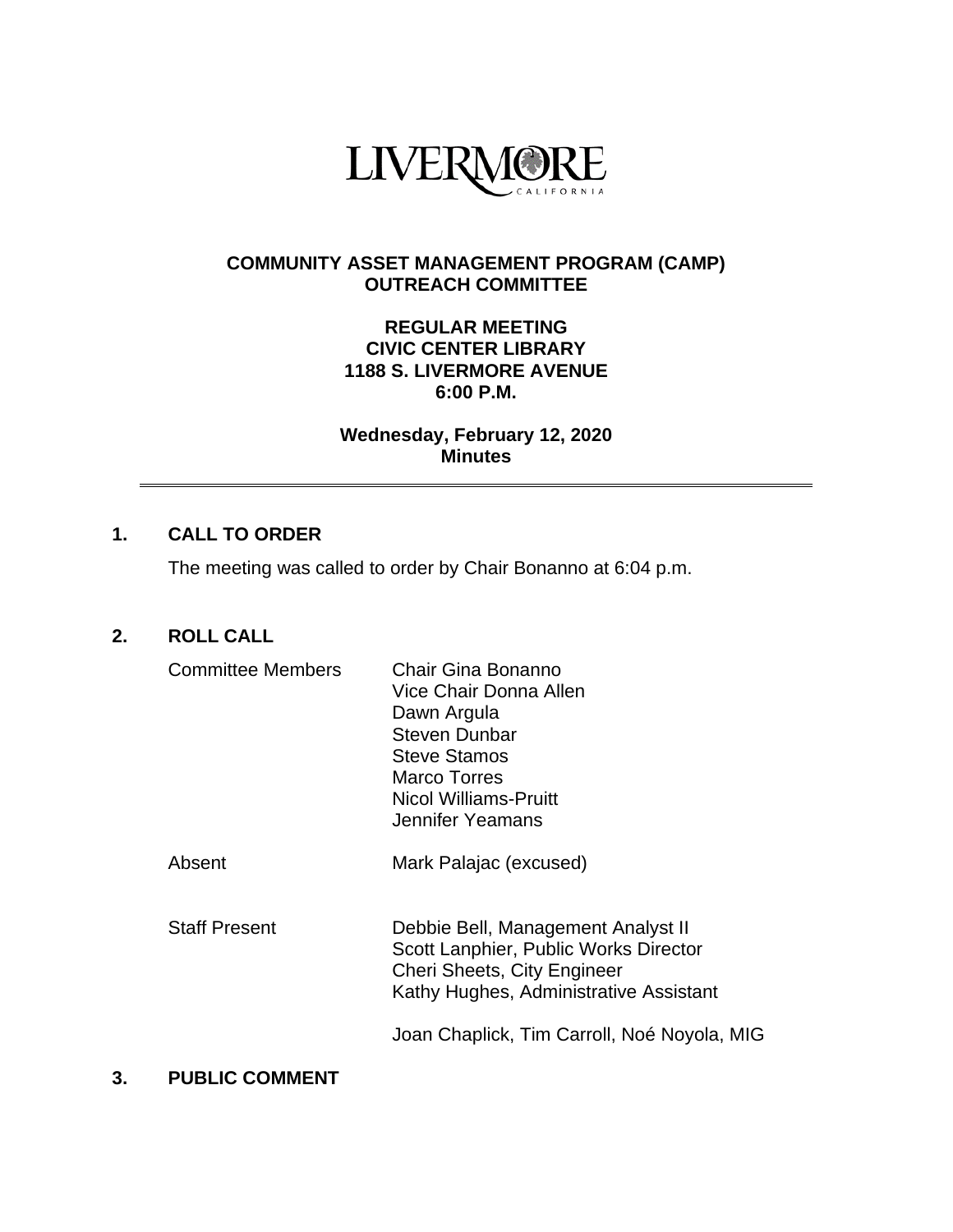Nothing to report.

## **4. APPROVAL OF MINUTES**

ON A MOTION BY COMMITTEE MEMBER DUNBAR, SECONDED BY COMMITTEE MEMBER STAMOS, CARRIED ON A 6-0 VOTE (WITH COMMITTEE MEMBERS ARGULA AND YEAMANS ABSTAINING DUE TO ABSENCE, THE FEBRUARY 5, 2020 MINUTES WERE APPROVED AS SUBMITTED.

## **5. REPORT ON OLD BUSINESS**

None.

### **6. NEW BUSINESS**

6.01 **Discussion Regarding the Community Asset Management Outreach Program** – Debbie Bell introduced Joan Chaplick, Noé Noyola, and Tim Carroll from MIG. Ms. Bell turned the meeting over to Ms. Chaplick for the presentation.

Ms. Chaplick started out by asking the Committee members to introduce themselves and explain a little about what drew them to the committee.

Ms. Chaplick explained that MIG would walk the Committee through the Outreach and Communication Strategy plan, asking for feedback along the way to help customize a unique outreach strategy. She said the Committee would then establish connections between stakeholders and the Asset Management Program and spread the word through their personal and professional networks. Committee member Stamos asked staff if the Committee would be focusing on existing assets versus potentially new assets. Ms. Bell said the program will mainly focus on existing assets.

Ms. Chaplick reviewed the draft outreach program schedule and gave the members a sense of timing for each activity. Council will be updated throughout the process and the timeline for the program goes through August 2021, with the majority of activities occurring in summer of 2020. MIG has a series of tools, including a training kit, that they will use to train the Committee to become community liaisons for Asset Management.

Mr. Carroll gave the Committee an overview of the proposed communications strategy. The purpose of the strategy is to help identify key audiences, establish messaging, and recommend methods to ensure broad engagement. The goals of the plan will be to educate the public, build awareness of Asset Management, and create positive perceptions of the program. The overall objectives will be to: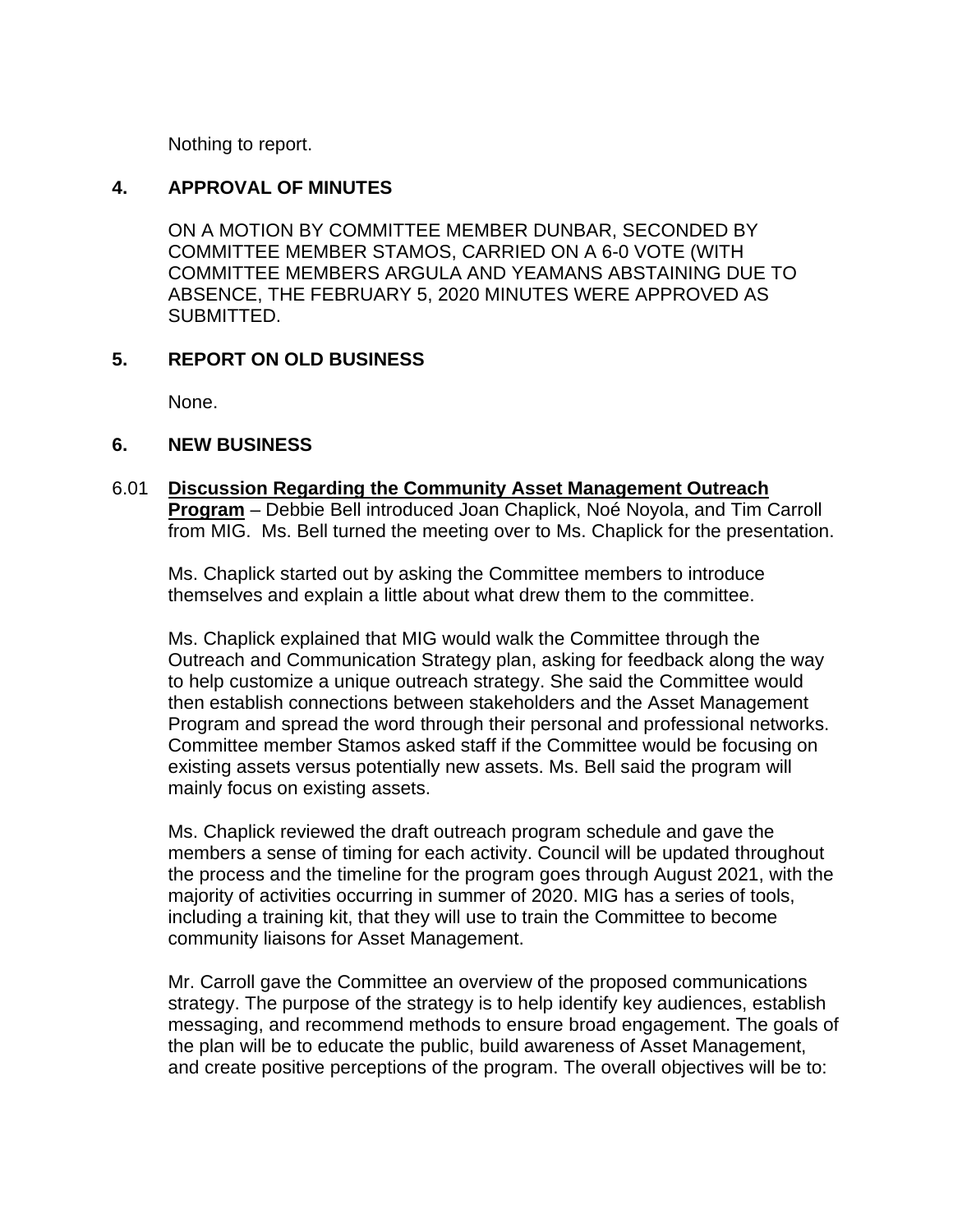- develop messages that resonate with a diverse public that are equitable and inclusive,
- establish communication channels to reach a broad range of audiences, and
- determine the effectiveness of the messaging using a variety of metrics.

He then explained the potential barriers and motivators of the strategy. The target audience for the messaging is everyone who lives in Livermore and anyone who uses the public infrastructure, such as businesses. Barriers for the strategy would include lack of awareness, lack of understanding, frustration, mistrust of the City, and a perception of a lack of equity between the different areas of the City.

Mr. Carroll asked the Committee for comments on barriers and motivators. Chair Bonanno mentioned a language barrier, and said Livermore has a large Hispanic population. Vice Chair Allen said there is a generational barrier, old ways of thinking versus newer ways. Committee member Yeamans said that older homeowners may have a set way of thinking regarding Livermore.

Motivators include pride in the City, community character, sense of history, connectivity, safety, a desire to be informed, civic engagement, and trust in the process.

Chair Bonanno said that the economic aspect could be either a barrier or a motivator. She said there is only so much money, and people have different values and different opinions on what is important to maintain. She said that the money aspect must be direct, that the messaging needs to confront the fact that there isn't enough money to fix the things that people think should be fixed. Committee member Argula said we would need to manage expectations. Committee member Dunbar said that it was his perception this community is very financially educated and may challenge available and committed budget numbers because if they believe the City is mismanaging priorities. He said we need to be upfront with the entire budget.

Mr. Carroll said the core messages of the strategy will be that assets are essential, that asset management costs money, and that we will need to prioritize and strive to be equitable. Committee member Yeamans asked for a clarification on the message that asset management costs money. She wanted to know if that meant the program or the actual maintenance. Ms. Bell said that this strategy is focusing on the rehabilitation and replacement of assets and that is where the costs come in. Committee member Argula said that it's important to also factor in the cost associated with managing the program in order to understand the full cost.

Mr. Carroll then asked the Committee how the project team should frame Asset Management for the public, and what they think are some of the key issues and questions regarding Asset Management. Committee member Argula said that we have to say we are talking about roads, sidewalks, storm drain systems, signage, rather than framing it by saying "asset management". She said it should move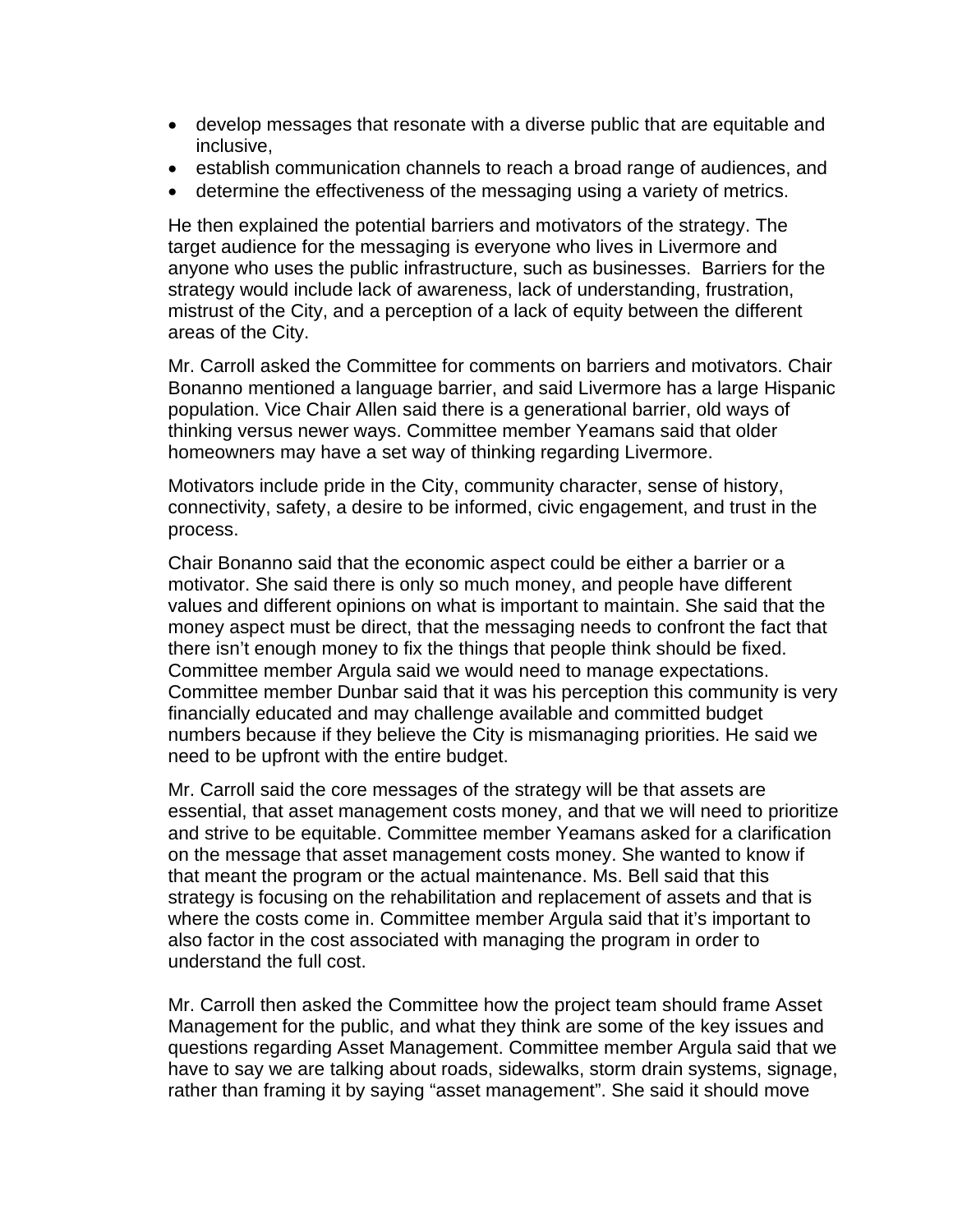away from the jargon and focus on the everyday elements. Vice Chair Allen said she compares it to protecting our communal home, because just like a resident needs to budget for repairs or hold off on replacing an item, so does the City. She likes the idea of a communal message, so everyone still feels a part of the City. Chair Bonanno thought that was a good way to approach it, and that people tend to think about the common good. Committee member Yeamans thinks the message should speak to people's firsthand experience, and that we will need to take into account HOA's or other special districts. The message will need to be conveyed that those areas are receiving extra maintenance because the residents are paying for it through their property tax. Chair Bonanno said that Livermore is a very savvy community and people need to understand how little money there is for Asset Management, and that residents would like the ability to be able to make choices about where the money goes and also be prepared to make tough choices.

Ms. Chaplick said the Outreach goals are to increase public awareness, help the community understand the need to plan for the future, and to collect public input to help identify and prioritize strategies. This will be accomplished by in-person activities, online engagement activities, and project branding and educational materials. She explained that the way to achieve these goals are by leveraging local networks, visualizing asset management, obtaining honest community dialogue, and using a flexible and tailored approach.

In order to gauge the metrics of success, MIG will look at the level of accessibility, the diversity of participants, and how they are able to reach people by mirroring the community narrative. Mr. Noyola clarified that they would like to have a baseline in terms of what people know about asset management in order to be able to make changes in the next phases of outreach. Chair Bonanno asked if the Committee would be helping to decide what the variables are, and Mr. Noyola said that they would.

Mr. Carroll showed the Committee the logo that was development for the project. The logo will be used on future materials (e.g. briefing book, fact sheets, social media posts). He then discussed the Briefing Book/Toolkit that will be distributed to the CAMP Committee members. The book will assist them with outreach by providing materials to start the conversation on asset management, how to deal with difficult questions and keeping the conversation positive, discussion tips, and talking points. He then asked the Committee what they felt they needed in order to be able to talk to the community. Vice Chair Allen said that it would be helpful to know the strategy MIG will be using, asking whether the Committee will be expected to teach or just ask questions. Mr. Noyola said that the book will help with both methods, how to teach the residents about asset management, then asking residents what their priorities are.

Mr. Lanphier said that he hoped that one of the messages the Committee can use is that while the City is actually maintaining assets now, we hope to identify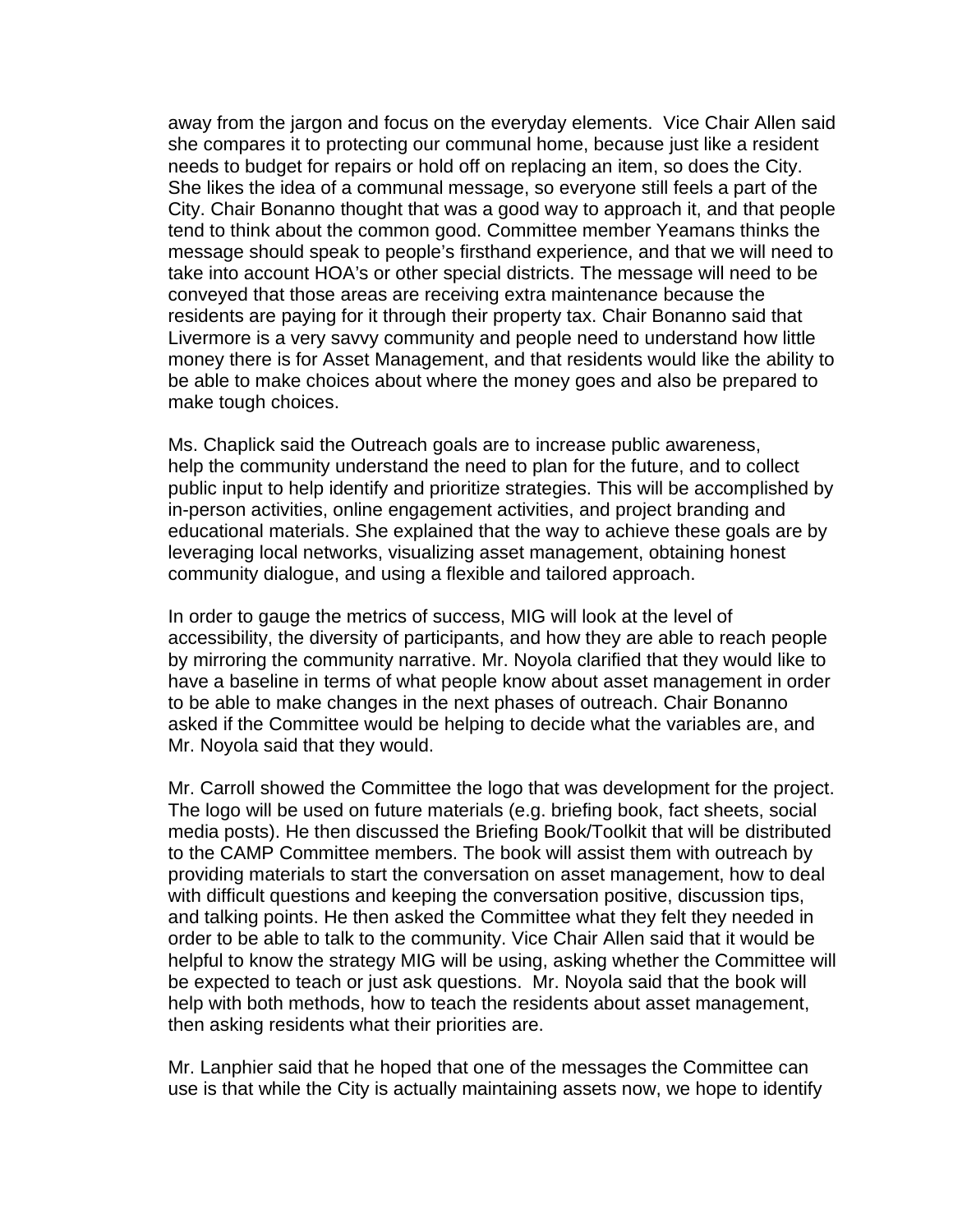ways to maintain them more efficiently. Mr. Lanphier also suggested the messaging explain the regulatory environment that the City has to operate within. Committee member Torres said that a real time map, that shows the assets and the history of repairs to that asset, or when it would be repaired in the future would be helpful. He said GIS and maps make good communication tools.

Chair Bonanno asked how the Committee could get that information, as the City's GIS system is not available to the public. Mr. Lanphier explained that the future goal is to have a scaled down version of the City's GIS system available for the community to view asset management information. Vice Chair Allen thought that specific examples of what is currently happening with the assets within the City would help them understand, and in turn help them better convey the message to the residents. Committee member Stamos said it would be helpful to have a directory of "who to talk to" in the City if there are specific questions. Chair Bonanno asked if the Committee would get to see a draft of the Briefing Book before it was finalized. Ms. Bell said that the Committee would get to review and provide input on at least the outline, and that it might be sent to them for review via email because of the tight timelines.

Mr. Noyola spoke about the online survey and the purpose and tone of the survey would be. He said there would be a baseline survey at the beginning, and a second survey after the outreach is completed to test the program's effectiveness. He asked the Committee for feedback on the approach and tone of the survey. Committee member Dunbar suggested that people look at the Next 10 website and the PlanBayArea.org website for the Mayor of Bayville online game for ideas. Committee member Stamos thought there should be a question on how people interact with the City (i.e. do they work here, do they live here). He also mentioned that we should keep current events in mind, such as the recent windstorm and the fires last year, as those events might skew the survey data. Vice Chair Allen said it should be simple, convenient, and fun so residents will complete it.

Mr. Carroll said the timing of the survey depends on the overall program goals. He said if we are looking to see a deep understanding of the program over the long term, then the final survey shouldn't happen for 18 months. But if we are looking to see if we are effectively reaching people, then it should be sooner. Mr. Noyola asked if it would make sense to delay the survey until after completing the key findings report. Committee member Torres suggested doing the survey sooner rather than later to establish a benchmark finding. He also wanted to make sure the survey would be available both online and in paper form. Ms. Bell said that she anticipates it being sent out on social media, distribution lists, Committee members networks and handing it out at public outreach venues. Ms. Sheets said we will also be addressing translation needs and the needs of those that don't have access to technology. Committee member Torres suggested that at the end of each survey, there be an option to sign up for program updates. Ms. Bell said that there would be that option.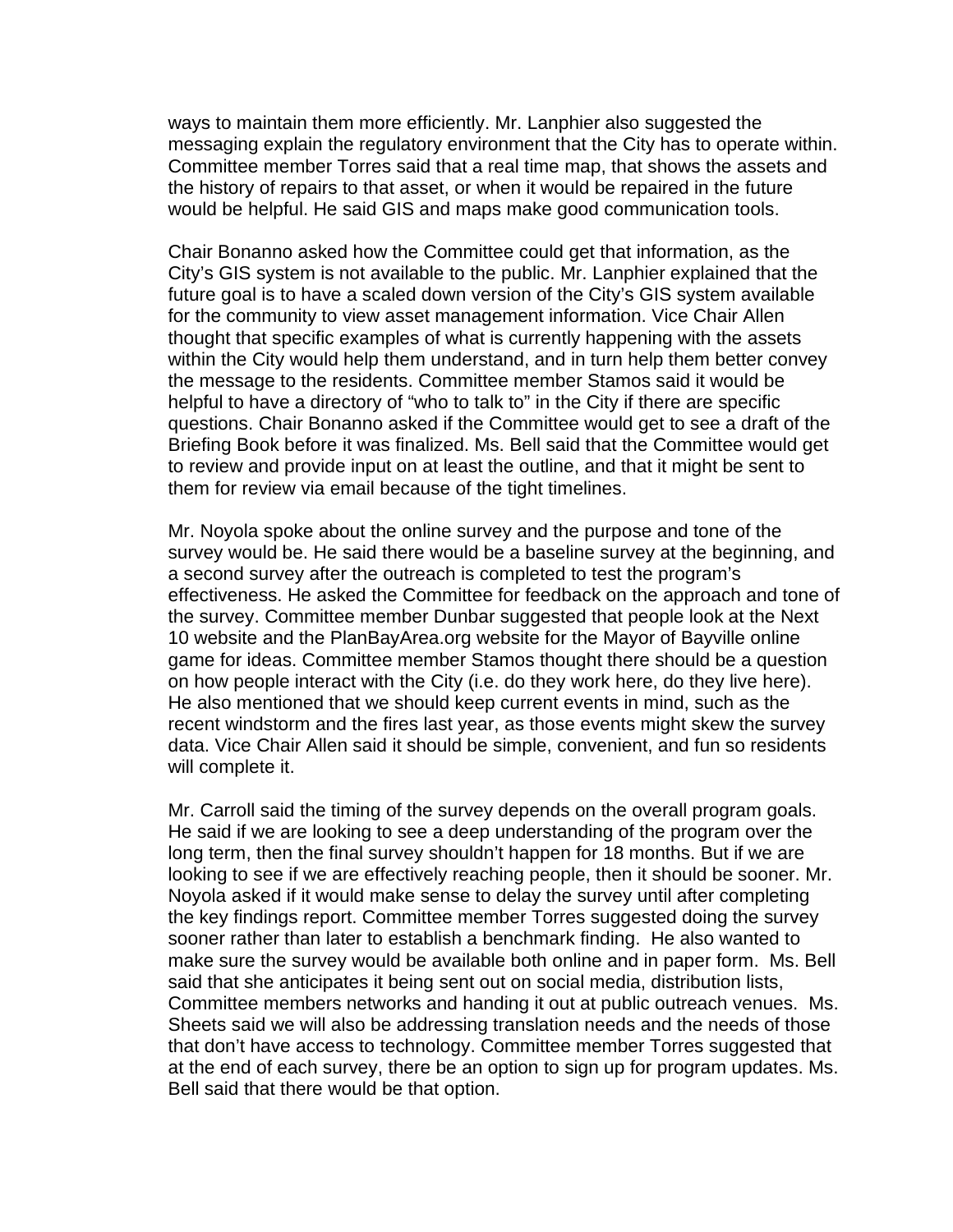Mr. Carroll spoke about additional communication tools. These would include an educational video, interactive games, an online quiz and the use of social media to broaden the outreach.

Mr. Noyola spoke about the in-person events. He said the kickoff event would be the downtown wine festival in May. He asked the Committee what other events they felt would be beneficial in spreading the message. Chair Bonanno mentioned having some kind of outreach at the summer reading program, because it would involve both the kids and the parents. She thought it would be fun to have a group of kids speak at a Council meeting. She also mentioned that the Boy Scouts are always looking for projects, and there might be a way to tie them into the program. Vice Chair Allen mentioned the possibility of having a booth at the Community Service Day event in May. She also thought that the Committee should have events in different areas of the City (i.e. Springtown, Vasco area), to reach as many people as possible. Committee member Yeamans mentioned the Rodeo, and Committee member Torres mentioned the Fourth of July event. Committee member Dunbar suggested tying the message in to Bike to Work Day and National Night Out events. Committee member Argula mentioned LARPD's Children's Fair, and Committee member Dunbar suggested visiting Las Positas College.

Mr. Noyola asked them to think about which stakeholders to target for outreach. Ms. Chaplick said that MIG was looking for Committee members to give them feedback and ideas in the various stakeholder categories, and they would come back with specific questions on what is a good way to reach that specific group. Ms. Bell distributed the Draft Outreach and Communications Plan and asked Committee members to review it and get back to her with comments, questions, or changes. Ms. Chaplick said the outreach plan is a living document and encouraged Committee members to give their ideas to staff.

Mr. Noyola went over the next steps in the plan. He said that they will be spending the next three months developing the briefing book and tool kit, with the Committee's input. They would like to have approximatley three more meetings with the Committee, followed by outreach training, with an anticipated outreach kickoff in May 2020. He asked if there were any other questions or comments. Committee member Argula said that she liked the logo, but asked if there could be a more modern light in the "O". She felt it was too old fashioned and asked if it could be changed. Ms. Bell said staff would look into it.

Ms. Chaplick concluded by committing to produce a more detailed work schedule for Committee members and that MIG will work with staff to schedule the next CAMP Outreach meetings.